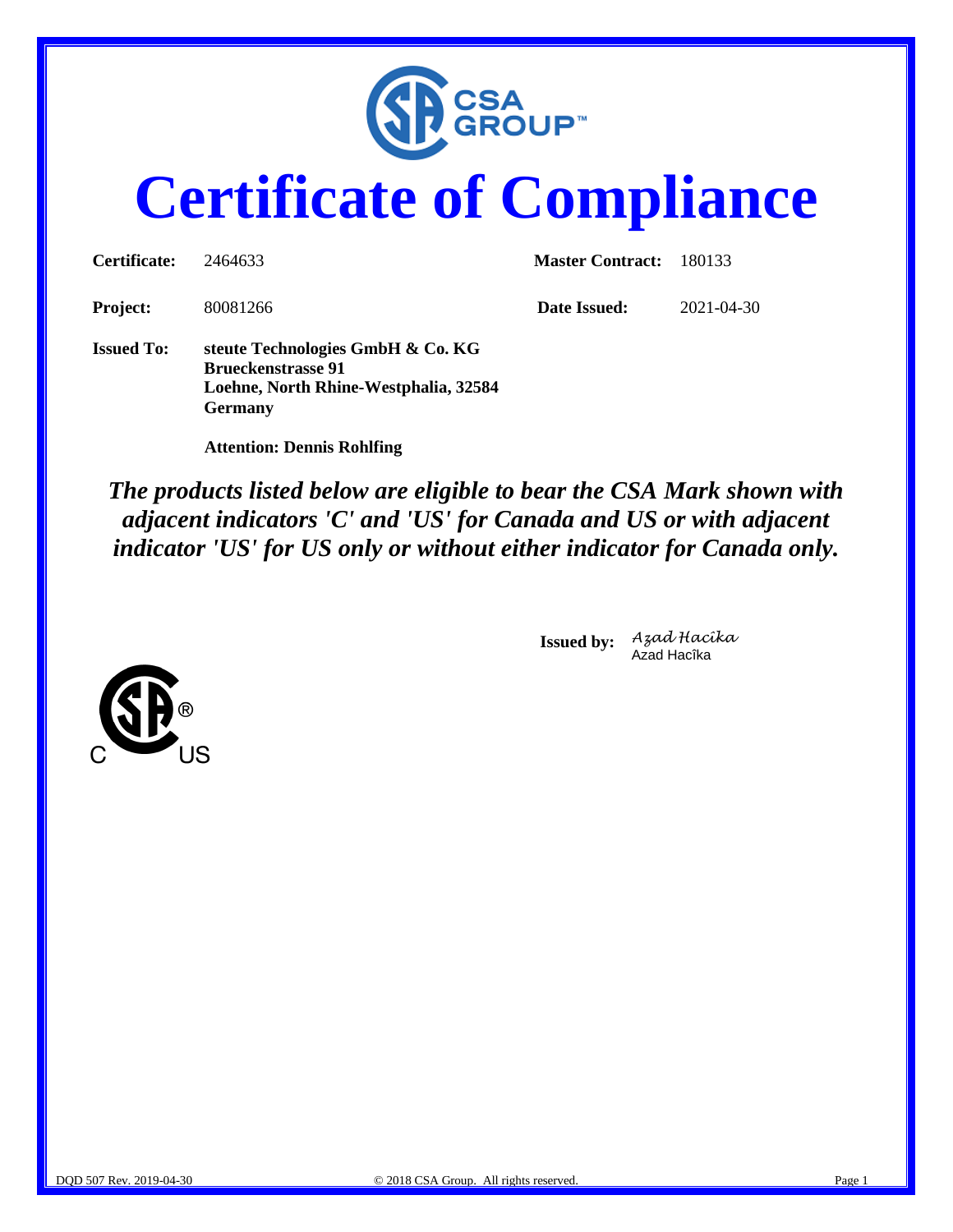

**Master Contract:** 180133 **Date Issued: 2021-04-30**

# **PRODUCTS**

CLASS - C321103 - INDUSTRIAL CONTROL EQUIPMENT Motor Controllers - Auxiliary Devices CLASS - C321183 - INDUSTRIAL CONTROL EQUIPMENT-Motor Controllers Auxiliary Devices-Certified to U.S. Standards

# EXTREME Version

The switchgear of the business field Extreme was designed for applications under extreme conditions. Characteristics like high protection class, extremely low and high temperatures, corrosion resistance, shock and vibration resistance are met.

- A. Limit Switches, enclosed, Type 4: As follows:
	- Type ES 14 AZ with suffixes (1NC), rated 3A, 250V ac; 0.2A, 230V dc; C300; Q300.
	- Type ES 14 with suffixes (1NC/1NO, 2NO, 2NC/1NO) rated 6A, 300V ac; 0.25A, 230V dc; **A**300; Q300.
	- EM 14 with suffixes (1W) rated 6A, 300V ac; 0.16A, 230V dc, A300; Q300
	- Type ES/EM41 with suffixes, ES41 1NC/1NO; 1NO/1NC UE (overlapping); 2NC; EM41 - 1NC/1 NO, rated 6A, 400V ac, A300. P300
	- Type ES/EM 95 with suffixes (2 NC) rated 6A, 400V ac; 0.25A, 230V dc; B300; Q300
	- Type ES/EM 98 with suffixes 11; 02; 11U; 12; 21;  $(11 1NO/1NC; 02 2NC; 11U 1NO/1NC; 0E;$ 12 – 1NO/2NC; 21 – 2NO/1NC); 11; 02; 11U; 12, rated 6A, 250V ac; 0.25A, 230V dc; C300; Q30; 21, rated 6A, 250V ac; 0.2A, 230V dc; 3A, 24V dc; B300; Q300
- B. Proximity Switches, open type: As follows:
	- RC 15 with suffixes: (1NC; 1NO; 1W) Rated 250V ac/dc max., 1.5A max; Suffix 1NC &  $1W -$ 50VA/W max.; Suffix 1NO – 100VA/W

• RC 20 with suffixes (1NC; 1NO; 1W), Suffix 1NO – 250V ac/dc max., 0.5A max, 50VA/W max.; Suffix 1NC & 1W – 175V ac/dc max., 0.25A max, 3VA/W max.

• RC 23 with suffixes (1NO; 1W; 1W-W) Suffix 1NO – 250V ac/dc max, 2A max, 50VA/W; Suffix 1W – 250V ac/dc max, 0.5A max, 15VA/W max; Suffix 1W-W – 250V ac/dc max, 1A max, 25VA/W max.

• RC M20 with suffixes (1NO; 1NOr; 1W; 1Wr), Suffix 1NO – 250V ac/dc max, 1.5A max, 100VA/W; Suffix  $1W - 250V$  ac/dc max, 1.5A max, 50VA/W max.

- RC Si M30 with suffixes (1 NC/1 NO or 2 NC). Without LED 30V dc, 157mA Resistive; With LED 30V dc, 20mA Resistive.
- RC Si 56 with suffixes (1 NC/1 NO or 2 NC). Without LED 30V dc, 157 mA; With LED 30V dc, 20mA.
- C. Electronic Sensing Relay, Enclosure, Type 4
	- HS Si 4 with suffixes (1 NC/1 NO or 2 NC), rated 40mA, 24V dc.
	- BZ 16 with suffixes (2 NC or 1 NO/1 NC), rated 3A, 250V ac; 4A, 24V dc; C300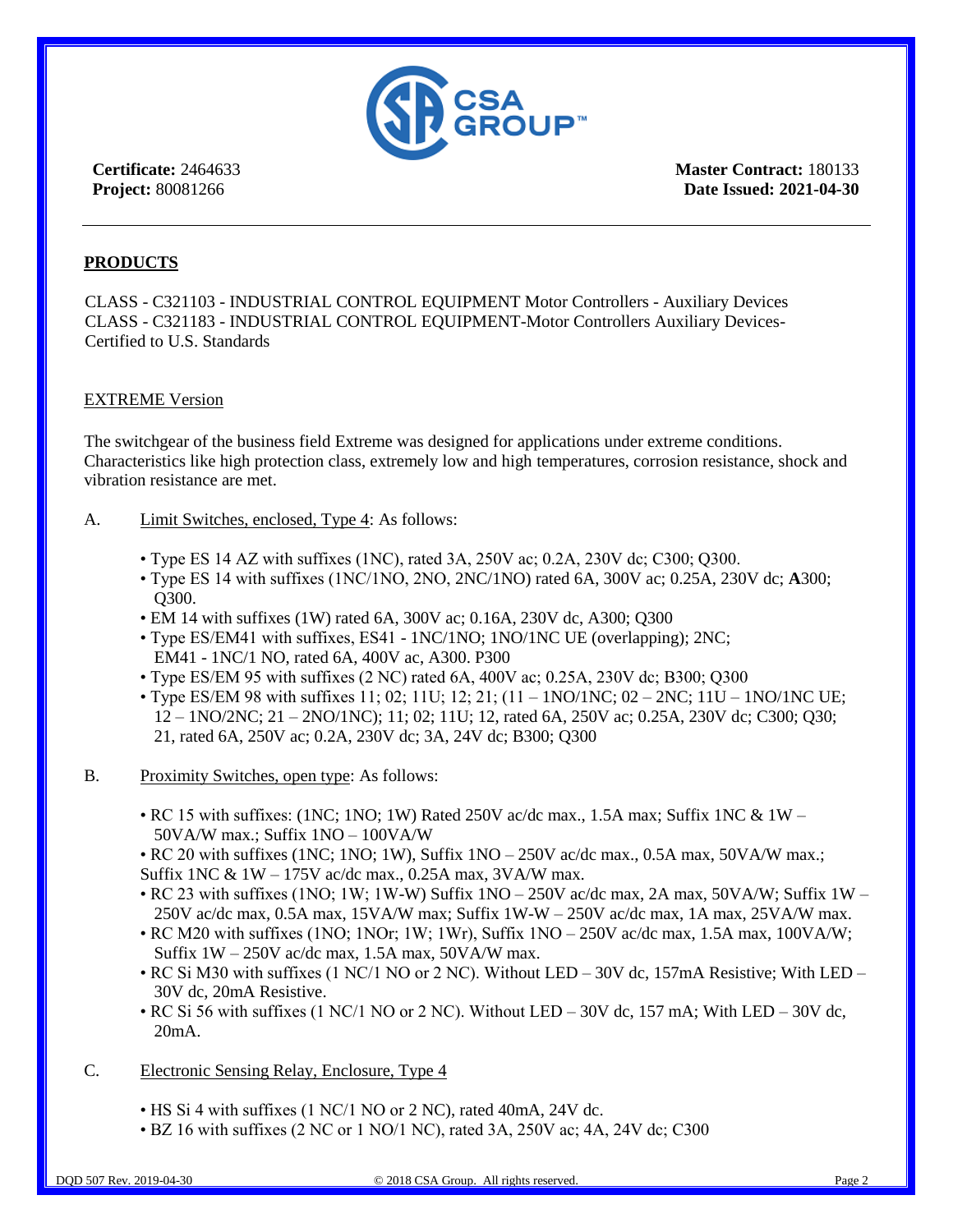

**Master Contract:** 180133 **Date Issued: 2021-04-30**

# D. Pull Rope Switches, enclosed, Type 4: As follows:

- \*ZS 71 with suffixes (1NC/1NO; 2 NC; 2NC/1NO), Suffix 1NC/1NO; 2NC; rated 6A, 400V ac; A300; P300, Suffix 2NC/1NO; rated 2A, 250V ac
- \*ZS 73 with suffixes (1NC/1NO; 2 NC), Suffix 1NC/1NO; 2NC; rated 6A, 400V ac; A300; P300
- \*ZS 73S with suffixes (1NC/1NO; 2 NC; 2NC/1NO), Suffix 1NC/1NO; 2NC; rated 6A, 400V ac; A300; P300, Suffix 2NC/1NO; rated 2A, 250V ac
- \*ZS 73 SR with suffixes (1NC/1NO; 2 NC; 2NC/1NO), Suffix 1NC/1NO; 2NC; rated 6A, 400V ac; A300; P300, Suffix 2NC/1NO; rated 2A, 250V ac
- \*ZS 75 with suffixes (1NC/1NO; 2NC/2O; 4 NC), rated 6A, 400V ac; A300; P300
- \*ZS 75 S with suffixes (1NC/1NO; 2NC/2NO; 2NC/1NO; 4NC), Suffix 1NC/1NO; 2NC/2NO; 4NC rated 6A, 400V ac; A300; P300, Suffix 2NC/1NO rated 2A, 250V ac
- \*ZS 75 SR with suffixes (1NC/1NO; 2NC/2NO; 2NC/1NO; 4NC), Suffix 1NC/1NO; 2NC/2NO; 4NC rated 6A, 400V ac; A300; P300, Suffix 2NC/1NO rated 2A, 250V ac

(\* - Condition of Acceptability: "Suitability for use in equipment or circuits for which transient voltages are known and controlled")

# E. Foot Operated Switches, Enclosure, Type 4: As follows

# • \*GF, \*GFI, \*GFS, \*GFSI, \*GF 2, \*GFS 2, \*GF 3  $\&$  \*GFS 3 with suffixes:

Contacts: 1 NC/1 NO, 2 NC/2NO Rating: 2 contacts – 400V ac, 16A, A300, P300 4 contacts – 6A, 400V ac, A300, P300 Snap Action - 2 & 4 contacts – 4A, 230V ac; 2.5A, 400V ac; 1A, 500V ac, B300, P300

(\* - Condition of Acceptability: "Suitability for use in equipment or circuits for which transient voltages are known and controlled")

#### •GF D, GFI D, GFSI D, GFS 2D & GF 2 D with suffixes:

Contacts: 1 NC/1 NO Rating: 6A, 400V ac, A300, P300

# •GF HS, GFI HS, GFS HS, GFSI HS, GFS 2 HS & GF 2 HS with suffix:

Contact: Hall sensor Rating: 30V dc, 20mA

#### •GF POTI, GFI PTOI, GFS POTI, GFSI POTI, GFS 2 POTI & GF 2 POTI with suffixes:

Contact: SPDT or DPDT Rating: 0.1A, 250V ac/24V dc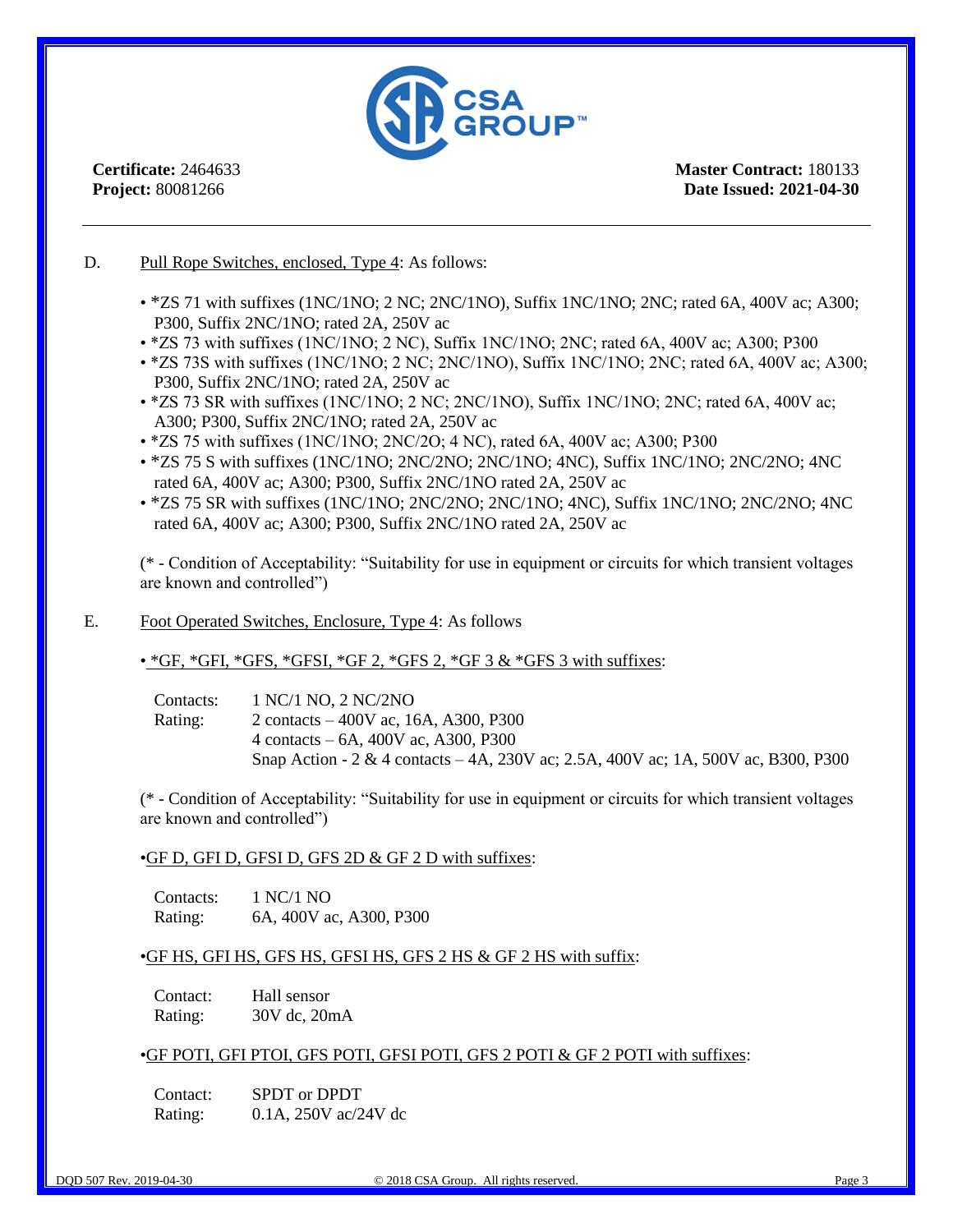

**Master Contract:** 180133 **Date Issued: 2021-04-30**

# •\* GF RE, \* GFI RE, \* GFS RE, \* GFSI RE, \* GF 2 RE  $\&$  \* GFS 2 RE with suffixes:

Contact: 1NC/1NO Rating: 16A, 400V ac, A300, P300

(\* - Condition of Acceptability: "Suitability for use in equipment or circuits for which transient voltages are known and controlled")

•\* GFS NA with suffixes:

| Contacts: | Slow or snap action, 1NC/1NO with emergency stop 1.NC/1NO or 2NC contacts,                                  |
|-----------|-------------------------------------------------------------------------------------------------------------|
|           | 2NC/2NO with 1NC/1NO or 2NC emergency stop contacts                                                         |
| Rating:   | Slow action $(4 \text{ contacts}) - 6A$ , 400V ac, C300; $(2 \text{ contacts}) - 16A$ , 400V ac, A300, P300 |
|           | Snap action (2 or 4 co0ntacts) – 4A, 230V ac, 2.5A, 400V ac, 1A, 500V ac, A300, P300                        |
|           | Emergency Stop push button $-3A$ , 250V ac                                                                  |

(\* - Condition of Acceptability: "Suitability for use in equipment or circuits for which transient voltages are known and controlled")

# •\*GFS VD with suffixes:

| Contacts: | $1NO/1NC$ or $2NO/2NC$                 |
|-----------|----------------------------------------|
| Rating:   | GFS VD $-$ 16A, 400V ac, A300, P300    |
|           | GFS IK $VD - 6A$ , 400V ac, A300, P300 |

(\* - Condition of Acceptability: "Suitability for use in equipment or circuits for which transient voltages are known and controlled")

•\*GFS D with suffixes

Contacts: 1NC/1NO Rating: 6A, 400V ac, A300, P300

(\* - Condition of Acceptability: "Suitability for use in equipment or circuits for which transient voltages are known and controlled")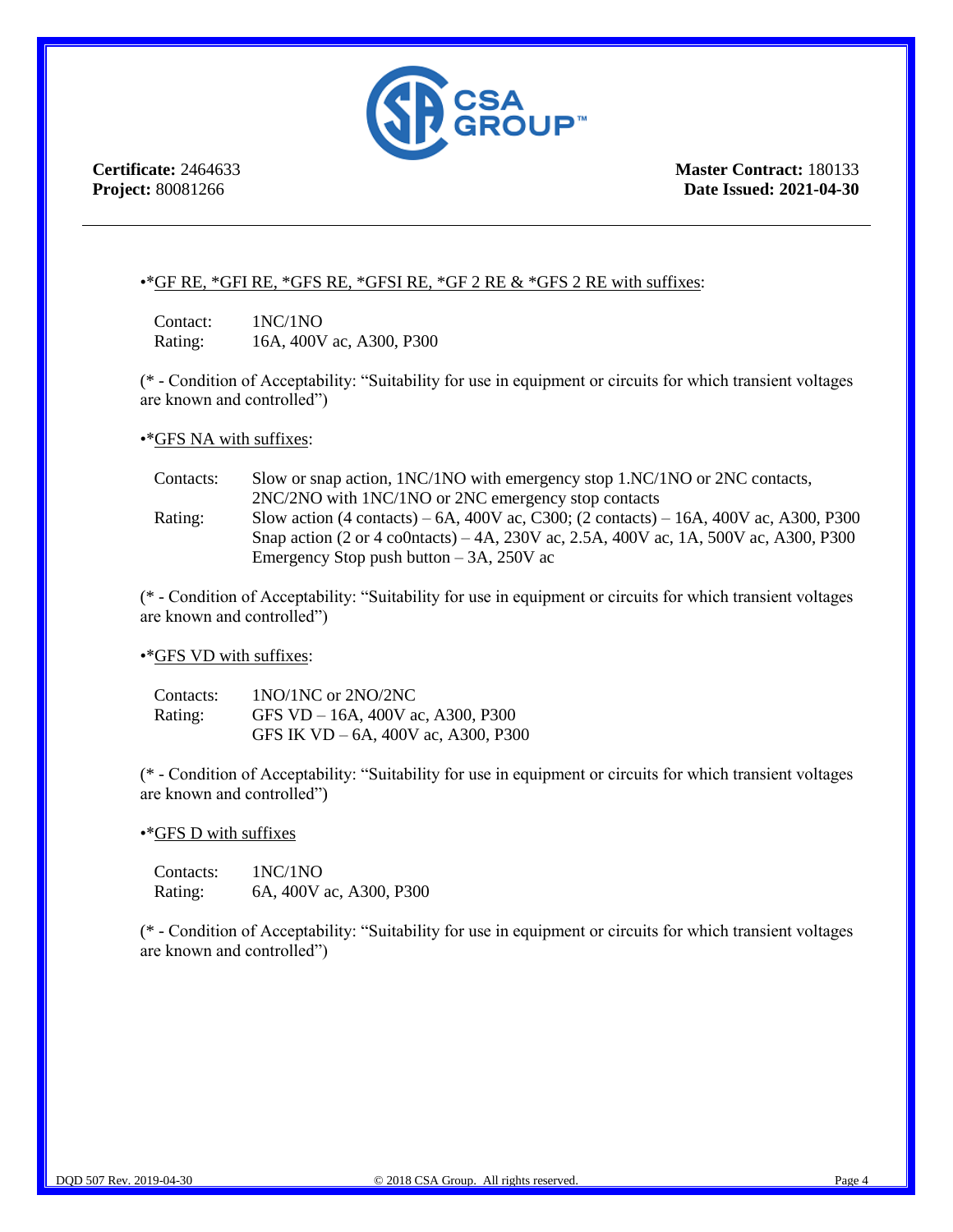

**Master Contract:** 180133 **Date Issued: 2021-04-30**

F. Position switch series ES 91 DL, open Type, position switch, slow action with suffixes as follow: 1Ö/1S for 1NC/1NO rated 300 V AC / 10 A, GP A300/P300 2Ö/2S for 2NC/2NO rated 300 V AC / 10 A, GP A300/P300 3Ö/3S for 3NC/3NO rated 250 V AC / 10 A, A300/Q150 3Ö/1S for 3NC/1NO rated 250 V AC / 10 A, A300/Q150 4Ö/2S for 4NC/2NO rated 250 V AC / 10 A, A300/Q150  $2\ddot{\text{O}}$  for 2NC rated 250 V AC / 10 A, A300/Q150 4Ö for 4NC rated 250 V AC / 10 A, A300/Q150 6Ö for 6NC rated 250 V AC / 10 A, A300/Q150 followed by additional optional suffixes

EM 91 DL position switch, snap action with suffixes as follow: 1Ö/1S for 1NC/1NO rated 300 V AC / 10 A, GP A300/P300 2Ö/2S for 2NC/2NO rated 300 V AC / 10 A, GP A300/P300 3Ö/3S for 3NC/3NO rated 250 V AC / 10 A, A300/Q150 3Ö/1S for 3NC/1NO rated 250 V AC / 10 A, A300/Q150 4Ö/2S for 4NC/2NO rated 250 V AC / 10 A, A300/Q150 2Ö for 2NC rated 250 V AC / 10 A, A300/Q150 4Ö for 4NC rated 250 V AC / 10 A, A300/Q150 6 $\ddot{\text{O}}$  for 6NC rated 250 V AC / 10 A, A300/Q150 followed by additional optional suffixes

- G. **ZS 91 switch, open Type, with suffixes as follow:** 
	- 1. S for Pull-wire lever SR for Belt-alignment lever
	- 2. 1Ö for 1NC 1Ö/1S for 1NC/1NO 1ÖS/1ÖS for 1NCNO/1NCNO 2Ö/2S for 2NC/2NO 3Ö/3S for 3NC/3NO 3Ö/1S for 3NC/1NO 4Ö/2S for 4NC/2NO 2Ö for 2NC 4Ö for 4NC 6Ö for 6NC
	- 3. Blank without latching, rated  $250 \text{ V}$  / 10 A, A300/Q150 VD: with latching, release by lever, rated 250 V / 10 A, A300/Q150 VD-A: with latching, release by lever, with indicator, rated 250 V / 10 A, A300/Q150 Si-Bus: Safety bus module, rated  $250 \text{ V} / 8 \text{ A}$ , A300/O150 Bus: Bus module, rated 250 V / 8 A, A300/Q150 Followed by additional optional suffixes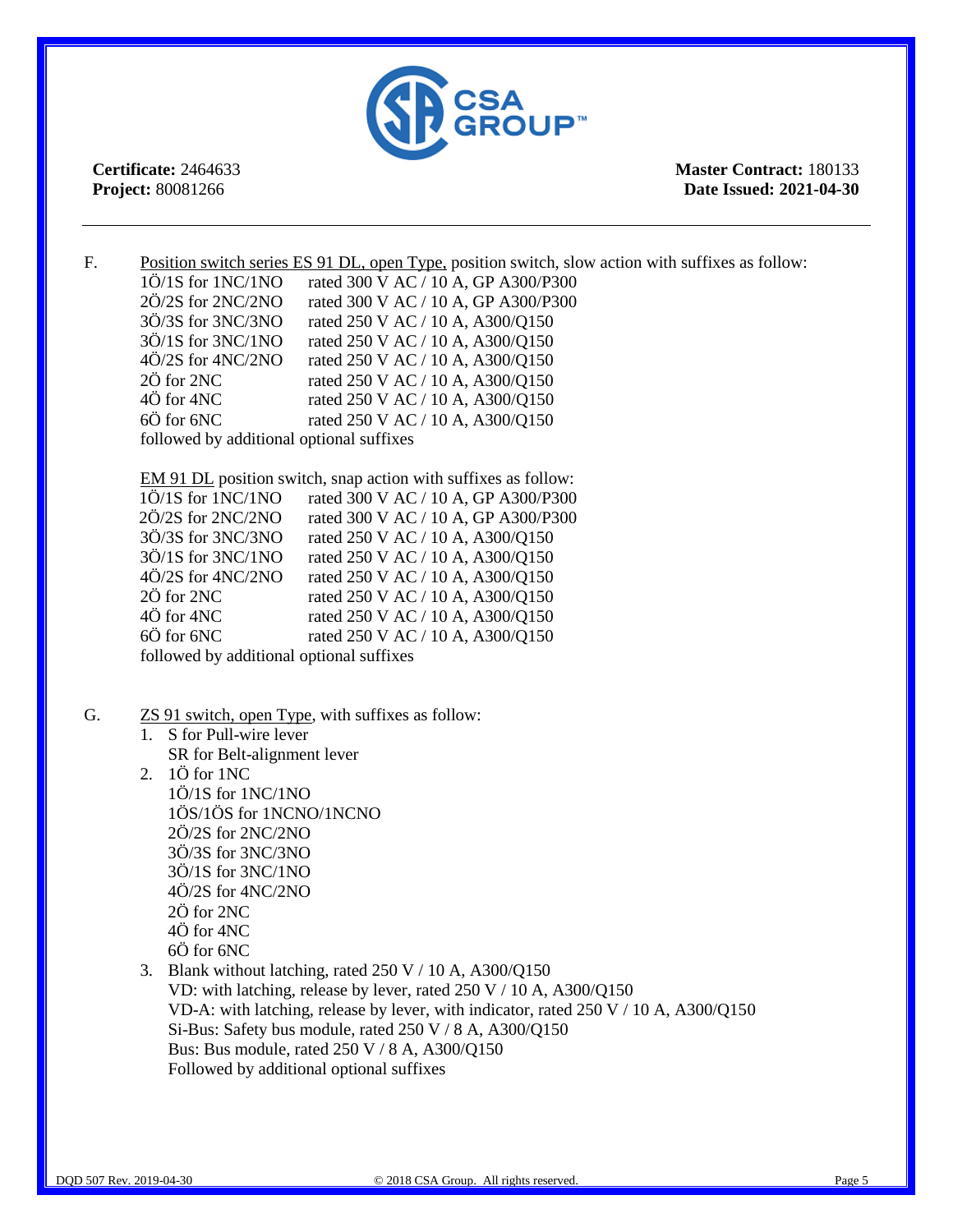

**Master Contract:** 180133 **Date Issued: 2021-04-30**

# Notes:

- 1. Open type devices are Certified as components for use only in other Certified equipment where the suitability of the combination is determined in the end use.
- 2. Limit switches without NPT conduit entry are accepted as "Special Component Devices" with general purpose enclosure.

# **APPLICABLE REQUIREMENTS**

| CAN/CSA C22.2 No. 0-20    | - General Requirements - Canadian Electrical Code, Part II         |
|---------------------------|--------------------------------------------------------------------|
| CSA C22.2 No. 14-18       | - Industrial Control Equipment                                     |
| CAN/CSA C22.2 No. 94.2-20 | - Enclosures for Electrical Equipment, Environmental Consideration |
| UL Std. $508(18th Ed.)$   | - Industrial Control Equipment                                     |
| UL 50E $(3rd Edition)$    | - Enclosures for Electrical Equipment, Environmental Consideration |